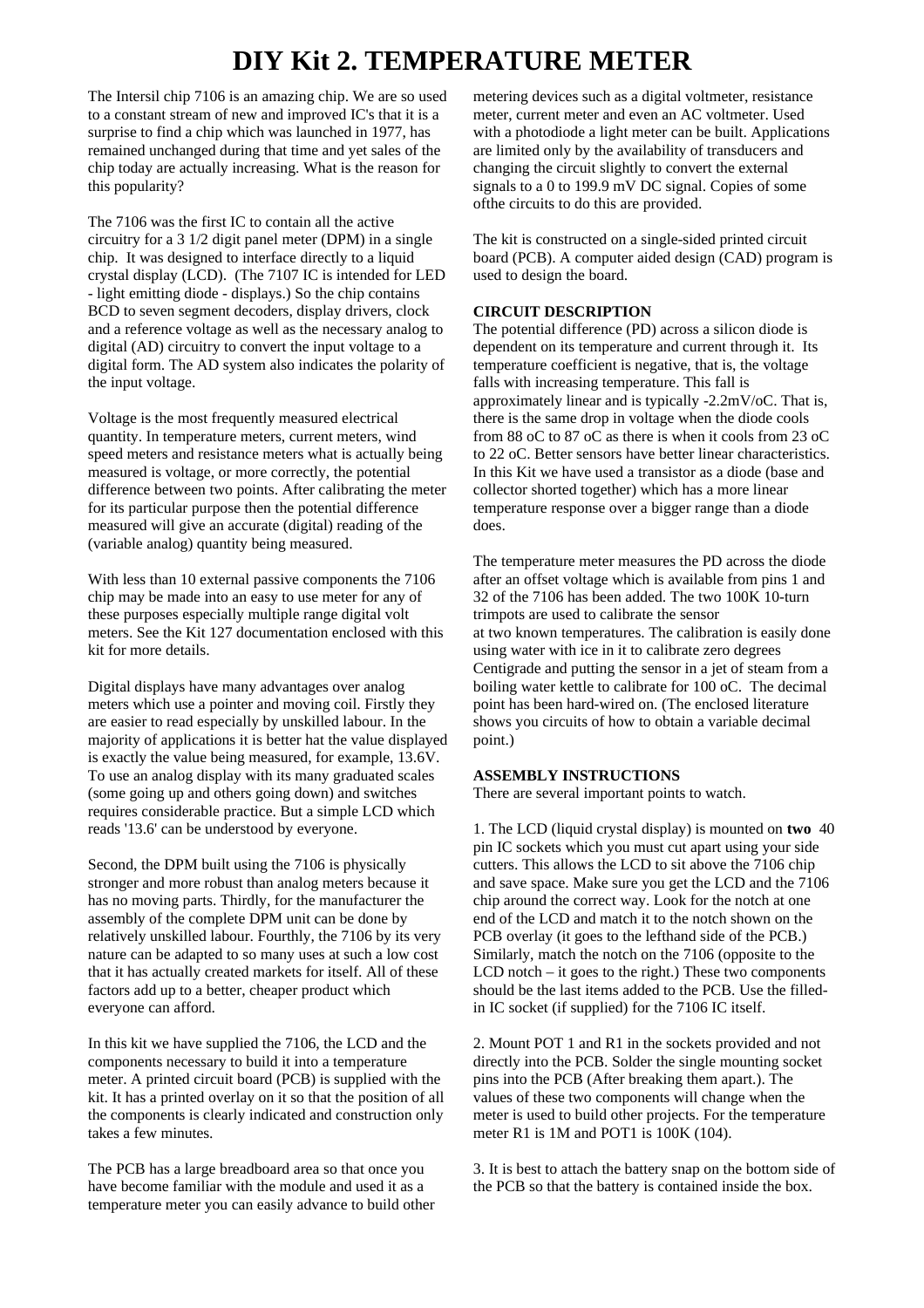# **DIY Kit 2. TEMPERATURE METER**

4. Note the LINK to make on top of the PCB.

The PCB has been marked on both sides to help you in using the kit to build other circuits. Abbreviations refer to the Intersil/Harris documentation.

After the kit is assembled and the battery is connected the display should show some random readings or indicate out-of-range '1'. The unit now needs to be calibrated. You will need some ice and water to adjust the Zero Adjust pot to zero degrees centigrade and a jet of steam from boiling water to adjust the Scale Adjust pot to 100 degrees centigrade. The order of calibration does not matter. You may have to adjust both pots when you do the first calibration in order to get a reading other than '1'.

If you hear a 'click, click' when you turn the trim pot then you are at one end of the winding and you should turn it the other way.

Depending on the distance of the sensor from the meter you may need to use thin shielded coaxial cable between them. The 7106 has excellent noise limiting haracteristics. The sensor attached six inches from the PCB using the hookup wire provided should not have any noise roblems. The sensor transistor may be mounted on the breadboard area of the PCB with jumper leads connected from T+ and T- to it.

#### **WHAT TO DO IF IT DOES NOT WORK**

Poor soldering is the most likely reason. Check all solder joints carefully under a good light. Next check that all components are in their correct position on the PCB. Thirdly, follow the track with a voltmeter to check the potential differences at various parts of the circuit.

A check list of other items includes:

- did you add the jumper LINK on top of the PCB.
- are the IC and LCD in the correct way. Check no pins are
- bent up. This is very easy to do with a 40 pin IC.
- is the battery flat.
- is POT1 and the 1M resistor properly fitted into the sockets.

## **WHAT TO LEARN FROM THIS KIT**

The Kit shows how much of electronics today can be contained in a single chip. Commercial low cost digital volt meters are nothing more than this kit, some switches and passive components and a nice plastic case. The main reason today for the failure of meters is more likely due to switch and mechanical failure rather than failure of the electronics itself.

Our Kit 127 uses the 7106 and is a double-sided PCB version of Kit 2 without the breadboard area. It contains more information about how to use the 7106 in different types of meters. Get the documentation from

# **www.kitsrus.com/pdf/k127.pdf**

The data sheet for the 7106 may be downloaded from the Intersil website at

### **www.intersil.com**

or you can get it from our website at **www.kitsrus.com/pdf/7106.pdf**

You can get the pinout information for the LCD at **www.kitsrus.com/pdf/vi302\_dp.pdf**

You may download a detailed Application Note for the 7106 at

## **www.kitsrus.com/pdf/7106\_an1.pdf**

This kit is basically the circuit shown in Figure 20 of this Application Note.

(Documentation: November 2002)

## **COMPONENTS** Resistors 1% metal film: 1M brown black black yellow 2 22K red red black red 1 47K yellow violet black red 1 100K brown black black orange 3 220K red red black orange 1 Capacitors: 100p 101 monoblok 1  $220n$  224 metallized 1 10n 103 mylar 1 100n 104 mylar 1 470n 474 metallized 1  $BC547$  or  $BC548$  2 10 turn trimpot 2 40 pin IC socket 3 7106 IC 1 hookup wire 9V battery snap 1 Box #2 and screws 1 LCD VI302-DP-RC 1 Kit 2 PCB 1